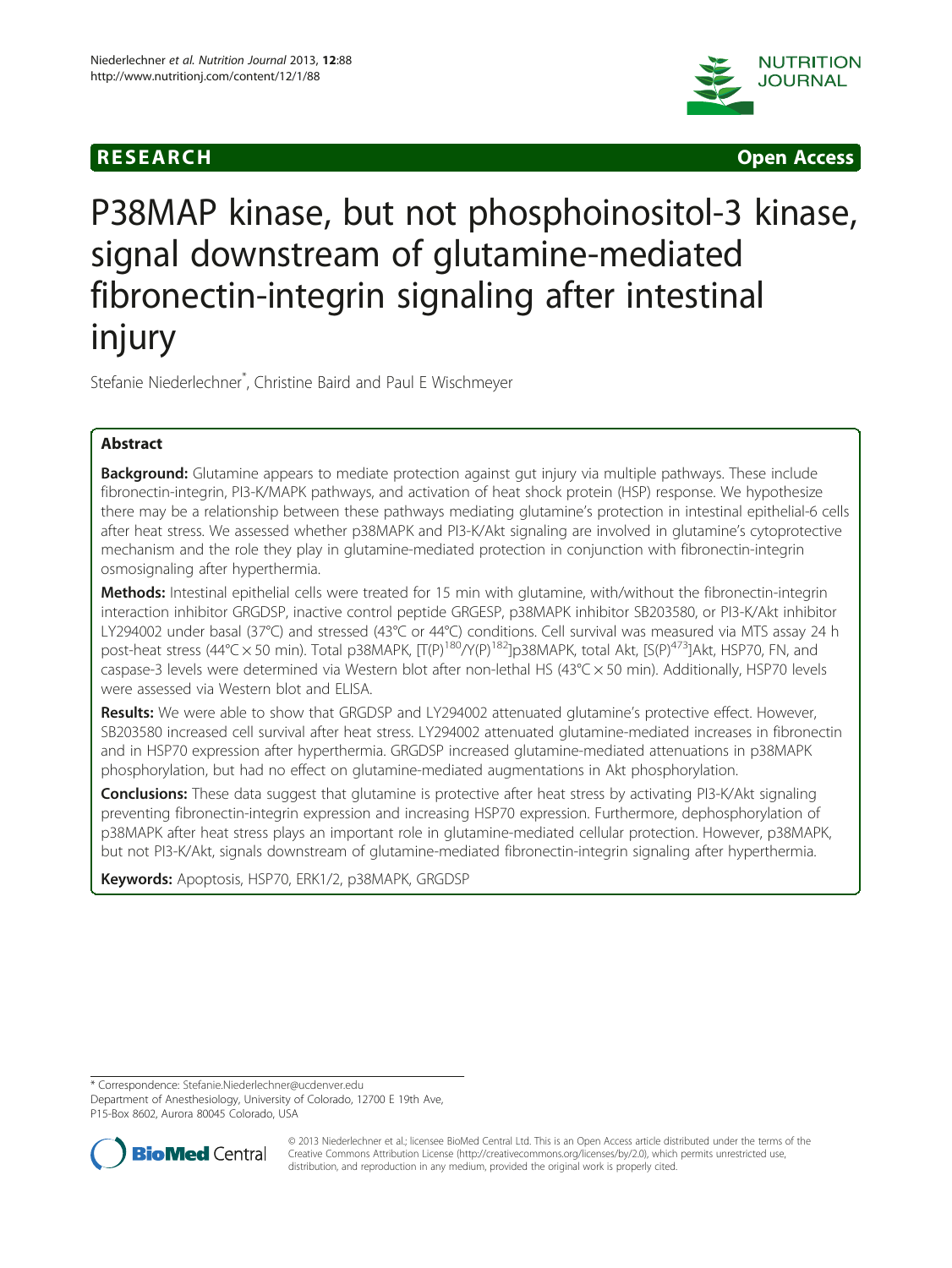## Introduction

GLN is a crucial substrate for the small intestine and has a central role in numerous metabolic processes in the gut because of its preferential substrate status in this organ [[1,2\]](#page-7-0). It serves not only as a precursor of protein, polyamines, glutathione, and nucleotide synthesis, and as a nitrogen carrier, but also as the primary metabolic fuel for enterocytes [\[2](#page-7-0)-[5\]](#page-7-0). During illness and malnutrition, GLN-supplemented parenteral and enteral nutrition may become essential for the gut, because GLN reduces intestinal permeability, decreases bacterial translocation, enhances immune function, protects gut mucosa against injury, accelerates healing of the small intestine, and improves nitrogen balance in animal models of intestinal injury [\[6-10\]](#page-7-0). GLN has been studied extensively, however, its molecular mechanisms of action, especially the initial key steps, still remain unknown.

In vitro and in vivo studies have shown that GLN can provide protection by enhancing heat shock protein (HSP) expression [\[11,12](#page-7-0)]. HSPs are highly conserved proteins involved in the most basic mechanisms of cellular protection. HSP induction can cause 'stress tolerance' and provide protection from subsequent stress that would otherwise be lethal [\[13](#page-7-0)-[15](#page-7-0)]. However, the pathway by which GLN induces HSP expression appears to be complex and multifaceted.

GLN is an osmotically acting amino acid, which is co-transported with sodium into the cell. This causes an influx of water and induces a 'cell-swelling' effect [\[16](#page-7-0)]. Osmotic changes are a major physical stress that all cells undergo. Thus, osmotic-linked cell signaling (osmosignaling) plays an essential role in the activation of specific survival genes [\[17](#page-7-0)]. A number of integral membrane proteins, including integrins have been assigned roles as upstream sensors of cell volume changes [\[17](#page-7-0)-[19\]](#page-7-0). Integrins are a highly conserved family of heterodimeric adhesion molecules that connect the extracellular matrix (ECM) (e.g. fibronectin (FN)) to intracellular signaling proteins and the cytoskeleton [[17,20](#page-7-0)]. This unique ability of integrins to regulate attachment of cells to ECM proteins is called "inside-out signaling" [[21,22](#page-7-0)]. Ligand binding is transduced from the ECM to the cytosol by "outside-in signaling" [\[23](#page-7-0)]. Thus, integrins are able to transduce signals in both directions. FN-Integrin signaling can sense osmotic changes and was shown to be an essential key step in GLN's protective mechanism via Erk1/2, HSF-1, and HSP70 signaling [[24](#page-7-0)].

Further, MAPKs, as well as the phosphoinositol 3-kinase (PI3-K) pathways are crucial downstream survival signaling cascades from the membrane to the nucleus [\[25-27](#page-7-0)]. Recently, it could be shown that GLN is protective via ERK1/2 activation and p38MAPK dephoshorylation in IEC-6 cells after HS [[28\]](#page-7-0).

In this study we investigated whether p38MAPK and PI3-K/Akt signaling are involved in GLN's cytoprotective mechanism and what role they play in GLN-mediated protection in conjunction with FN-Integrin osmosignaling after intestinal injury.

## Material and methods

All chemicals were purchased from Sigma-Aldrich (St. Louis, MO), unless otherwise specified.

## Cell culture

IEC-6 (ATCC, Manassas, VA) were grown in Dulbecco's modified Eagle's medium (DMEM), supplemented with 10% fetal bovine serum (FBS), 2 mM L-GLN, 10 ml/l of antibiotic solution containing penicillin G (10,000U/ml) and streptomycin (10,000 μg/ml) (Cellgro Mediatech), and 0.01 mg/ml insulin. Cultured cells were maintained in a humidified 37°C incubator with 5%  $CO<sub>2</sub>$ . GLN starvation was performed by depriving cells of GLN for 24 h in DMEM, supplemented with 10% FBS and 0.01 mg/ml insulin.

## Heat-stress injury

The model of heat stress injury in IEC-6 cells was used to mimic intestinal inflammation and injury, because it represents the most-widely accepted method for inducing a "stress protein response" or heat shock protein expression [[29,30\]](#page-7-0). For cell viability, 96-well plates were submerged to a lethal heat stress in a 44°C Precision water bath Model 260 (Winchester, VI) for 50 min [[31](#page-7-0)] and allowed to recover at 37°C for 24 h. For protein expression experiments, cells were subjected to a nonlethal heat stress at 43°C for 45 min [[31\]](#page-7-0) or remained for 45 min in the 37°C incubator (as control), followed by a 0 h or a 3 h recovery time.

## Protein extraction and Western blot analysis

Cells were seeded in 10 cm dishes and allowed to grow for 3d in full media. 24 h before the experiment, when the cells were approximately 80% confluent, the standard culture full media was replaced by GLN-free, serum containing DMEM with only 10% FBS and 0.01 mg/mL insulin for 24 h to standardize GLN content at the start of each experiment and to mimic the severe GLN depletion occurring in critical illness. Cells were, then, treated with/without 10 mM GLN for 15 min, with or without prior 1 h treatment with FN-Integrin inhibitor GRGDSP (50  $\mu$ M, diluted in dH<sub>2</sub>0), inactive control peptide GRGESP (50  $\mu$ M, diluted in dH<sub>2</sub>0) (Bachem, Torrance, CA), p38MAPK inhibitor SB203580 (10  $\mu$ M and 30  $\mu$ M, diluted in DMSO), or PI3-K inhibitor LY294002 (25  $\mu$ M, diluted in DMSO) and subjected to HS. At the end of experimental treatment, medium was removed from the culture, and cells were immediately washed and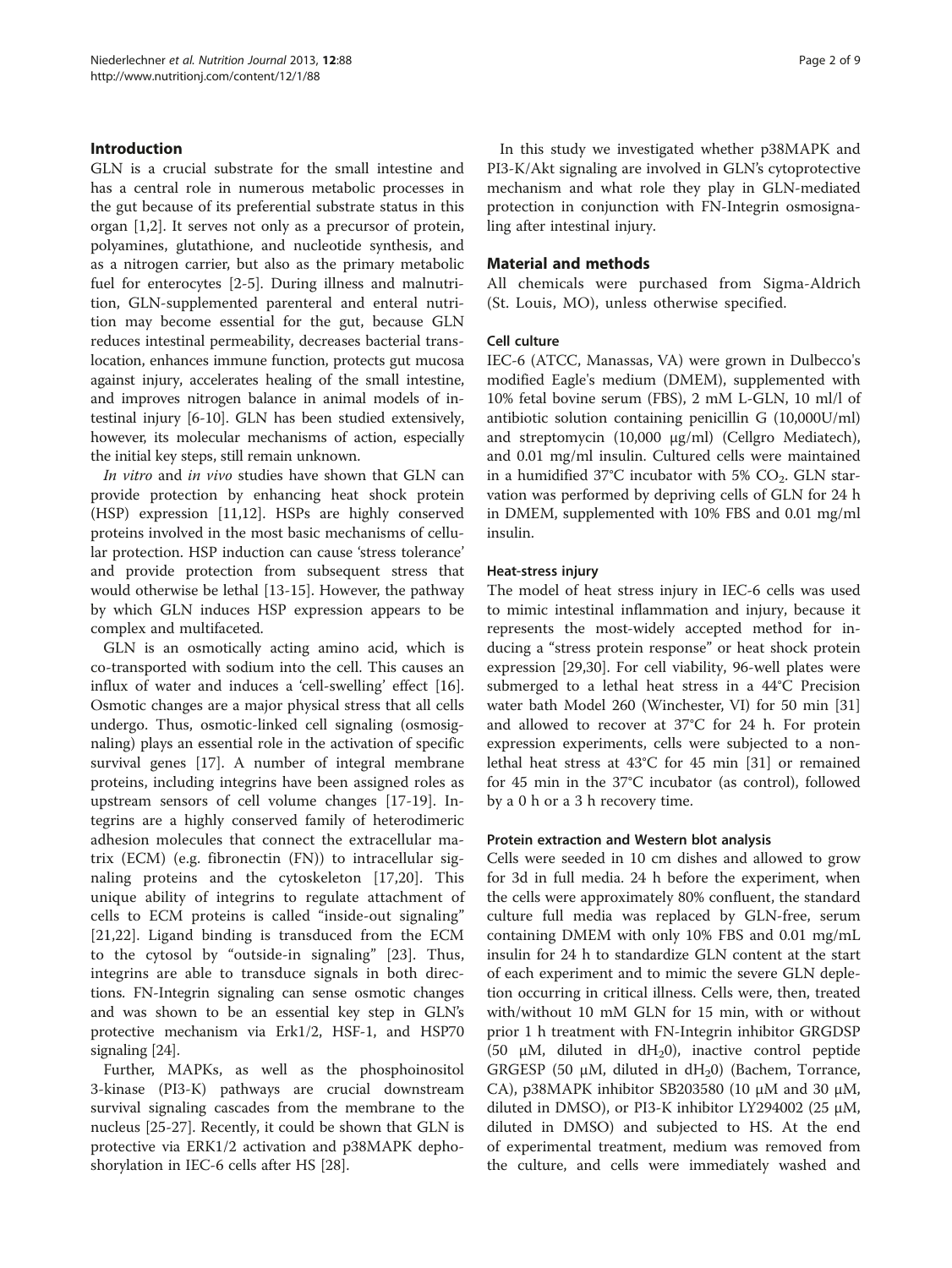harvested in ice-cold PBS. For total protein extraction cells were lysed at 4°C using 180 μl M-PER lysis buffer (Pierce, Rockford, IL) with inhibitor protease and phosphatase cocktail (Roche, Indianapolis, IN). Protein was determined with BCA protein assay (Pierce, Rockford, IL). 15 μg of each sample were added to a 4× treatment buffer (250 mM Tris/Cl, 8% SDS, 27.5% glycerol, 20% 2-mercaptoethanol, 0.1% bromphenol blue, pH 6.8), boiled for 3 min, and then loaded into a NuPAGE 4–12% Bis-Tris Gel (Invitrogen, Carlsbad, CA). Following electrophoresis, gels were equilibrated with transfer buffer (1.2 g Tris/Cl, 7.5 g glycine, 100 ml MeOH, 950 ml  $dH<sub>2</sub>O$ ). Proteins were electrophoretically separated with a mini-gel system and transferred to polyvinylidine difluoride membranes (Millipore, Billerica, MA), using the biorad wet transfer system. Membranes were blocked with 5% nonfat milk in PBS-Tween or 5% bovine serum albumin (BSA) in PBS-Tween for 1 h at room temperature. Primary antibodies against total p38MAPK,  $[T(P)^{180}/Y(P)^{182}]p38MAPK$ , total Akt,  $[S(P)^{473}]$ Akt, HSP70, caspase-3 (1:1,000) (Cell signaling, Danvers, MA), and FN were added to antibody buffer (blocking solution) and incubated overnight at 4°C. After washing three times with PBS-Tween over 30 min, secondary antibodies, peroxidase-conjugated goat anti-mouse or goat anti-rabbit IgG (Pierce), were applied at a 1:3,000 dilution for 1,5 h. Blots were washed three times with PBS-Tween over 30 min, incubated in commercial enhanced chemiluminescence reagents (Pierce), and exposed utilizing a UVP chemiluminescent darkroom system (UVP, Upland, CA). Densitometry was normalized against β-actin (1:50,000).

# HSP70 ELISA

HSP70 levels were also evaluated via HSP70 ELISA (StressGen, Belgium). IEC-6 cells were treated with the chemical inhibitor LY294002 (25  $\mu$ M) as previously described, with or without subsequent GLN and heat stress injury, and allowed to recover for 3 h. Cells were collected, lysed, and assayed for total protein (as specified in the Western blot analysis section above). 10 μg of protein was used per well, and the ELISA was performed via manufacturer's instructions.

# MTS cell viability assay

IEC-6 cells were seeded in 96 well plates (7,000 cells per well), and allowed to grow for 42 h in full media until 80% confluence. The cells were then cultured for 24 h in GLN-free, serum containing DMEM. After GLNstarvation for 24 h, cells were exposed to different concentrations of GLN (0 mM, 2 mM, 10 mM) for 15 min. 25 μM LY294002 or 30 μM SB203580 were used 1 h prior to GLN treatment to inhibit PI3-K and p38MAPK signaling. Cells were then subjected to lethal HS (as specified above). Cell viability was evaluated via a soluble tetrazolioum salt (MTS) assay (Promega, Madison, WI) as per manufacturer's instructions 24 h later. Briefly, one part PMS was added to twenty parts MTS immediately before the solution was diluted 1:5 in phenol red-free DMEM and was added to IEC-6 cells. MTS was bioreduced by cells into a colored, soluble formazan product. Absorbance values were read after 3 h at 490 nm, using an ELISA plate reader (Thermo Electro Corporation, San Jose, CA); references included readings at 650 nm and no-cell blank wells. Higher absorbance values reflect greater cell viability. Every well  $(n = 4$  per group in each experiment) was normalized to their individual non-HS controls, to account for possible differences in cell growth.

## Data analysis and statistics

All experiments were repeated at least 3 times with IEC-6 cells of different passage numbers [\[14](#page-7-0)-[22\]](#page-7-0). Statistical analysis was validated with GraphPad Prism Analysis software. Conditions were compared by using one-way ANOVA, followed by Turkey's post-hoc test, or student's t-test where appropriate, and are expressed as means  $\pm$ SEM (number of experiments). Differences were considered significant at  $P < .05$ .

# Results

# GLN is protective via PI3-K/Akt-HSP70 signaling after HS

The PI3-K/Akt pathway is an intracellular signaling pathway essential in apoptosis [\[25\]](#page-7-0). Our laboratory has shown, that GLN's cytoprotective effect is, at least in part, mediated by increased Hsp70 expression [[2\]](#page-7-0). In this study, we investigated cell viability in conjunction with PI3-K inhibitor LY294002 (25 μM) and GLN after thermal injury in IEC-6 cells and were interested whether Hsp70 expression is regulated via PI3-K/Akt signaling. MTS assays showed that GLN treatment increased cell survival in a dose-dependent manner in IEC-6 cells after lethal HS  $(P < .001)$  (Figure [1B](#page-3-0)). After demonstrating that 25 μM LY294002 is not toxic to IEC-6 cells (Figure [1](#page-3-0)A), we confirmed that PI3-K/Akt signaling was involved in GLN's protective mechanism after HS as LY294002 (25 μM) attenuated GLN's protection significantly  $(P < .001)$  (Figure [1](#page-3-0)B). This result confirms our previously published data that  $GLN + LY294002$  (25 μM) treatment increased cleaved Caspase-3 and cleaved PARP levels in heat-stressed IEC-6 cells [[28\]](#page-7-0), suggesting the involvement of PI3-K/Akt signaling in GLNprotective mechanism in IEC-6 cells after thermal injury. To determine the effect of LY294002 (25 μM) on GLNmediated Hsp70 expression, we examined Hsp70 levels after HS in IEC-6 via Western blotting and Hsp70 ELISA. Cells treated with 10 mM GLN showed increased Hsp70 levels after HS via Western blot  $(P < .001)$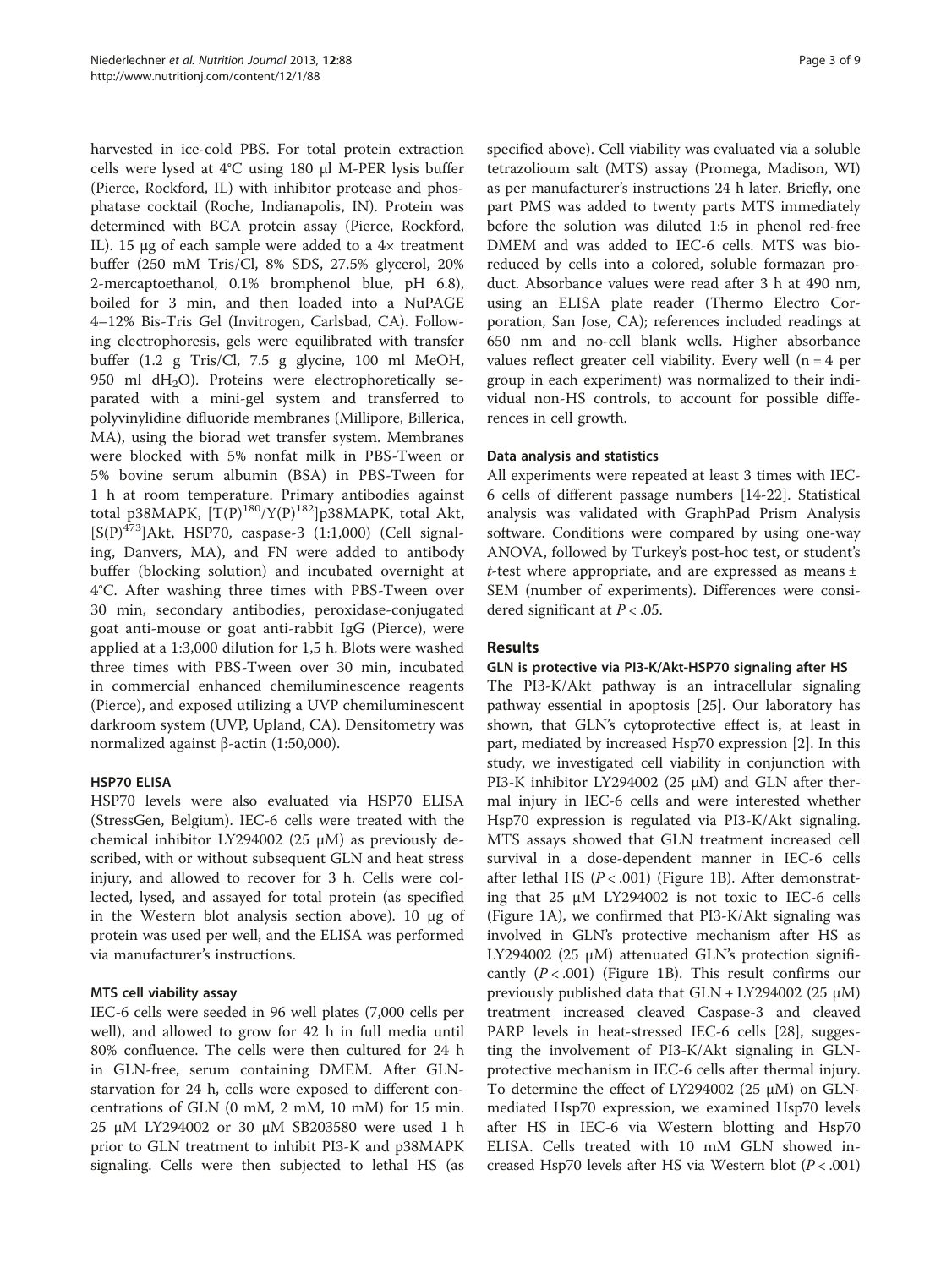<span id="page-3-0"></span>

(Figure 1C) and ELISA experiments  $(P < .05)$  (Figure 1D). IEC-6 cells treated with LY294002 (25 μM), however, showed a significant decrease in GLN-mediated Hsp70 levels in both, Western blots  $(P < .001)$  (Figure 1C) and Hsp70 ELISA experiments  $(P < .001)$  (Figure 1D).

## PI3-K/Akt signaling regulates FN expression and does not signal downstream of GLN-mediated FN-Integrin osmosignaling after HS

FN-Integrin signaling is essential in GLN-mediated protection in IEC-6 cells after HS [[24](#page-7-0)]. In this study, we were able to confirm these results: By using the FN-Integrin inhibitor GRGDSP (50 μM), we demonstrated that GLN-mediated decreases in cleaved Caspase-3 levels increased after FN-Integrin interaction inhibitor GRGDSP treatment ( $P < .05$ ). Its inactive control peptide GRGESP (50 μM) had no effect (Figure [2](#page-4-0)A). Next, we investigated whether FN-Integrin signaling is essential in

GLN-mediated Akt phosphorylation, since it has been documented that Akt is essential for the "inside-out" activation of integrins, which in turn mediates matrix assembly (e.g. FN) in fibroblasts [[21](#page-7-0)]. Therefore, we investigated the role of GLN-mediated PI3-K/Akt signaling in conjunction with FN-Integrin signaling. HS decreased total Akt levels, however, when phosphorylated Akt levels were normalized to their total Akt levels, HS increased phorphorylated Akt by 2-fold and addition of 10 mM GLN enhanced this effect by 3-fold, as demonstrated in our previous study [\[28](#page-7-0)]. However, adding GRGDSP (50  $\mu$ M) and control GRGESP (50  $\mu$ M) to the GLN-treated group did not change the 3-fold increases in GLN-mediated Akt phosphorylation  $(P < .05)$ (Figure [2B](#page-4-0)), suggesting that PI3-K/Akt signals before or in parallel of FN-Integrin signaling.

FN expression is important to regulate cell survival and to interact with integrins for osmosignaling [\[32](#page-7-0)].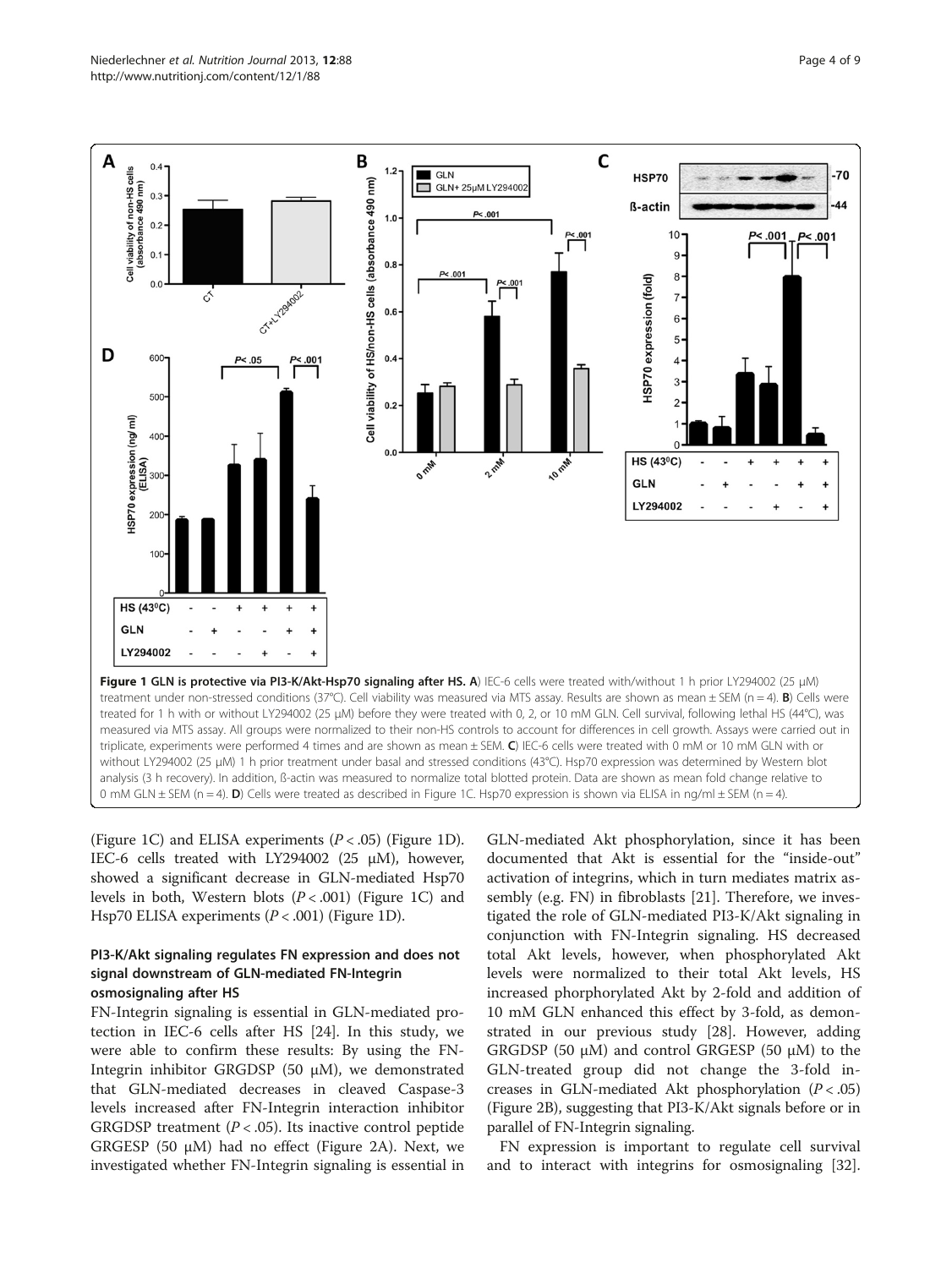<span id="page-4-0"></span>

Degradation of FN leads to less interaction with integrins, reducing osmosignaling. Our results confirmed that HS decreased FN  $(P < .001)$ . However, GLN inhibited this decrease after HS, as demonstrated by our laboratory [[24\]](#page-7-0). In this experiment, we added PI3-K/Akt inhibitor LY294002 (25 μM) to GLN-treated groups and demonstrated that GLN was not able to prevent FN expression after HS when LY294002 (25 μM) was added  $(P < .001)$  (Figure 2C).

# GLN is protective by dephosphorylating p38MAPK downstream of GLN-mediatedFN-Integrin osmosignaling after HS

Since p38MAPK's pro- or anti-apoptotic functions appear to be dependent on the cell type and cellular content [[33](#page-8-0),[34](#page-8-0)], we examined its role in GLN's protective mechanism in IEC-6 cells after hyperthermia. Therefore, we used the p38MAPK phosphorylation inhibitor SB203580. We confirmed via Western blot that SB203580 (10 μM) was able to attenuate p38MAPK phosphorylation (Figure [3](#page-5-0)A). After demonstrating in our

recent publication that SB203580 (10 μM) increased cell survival after HS in IEC-6 cells, we were interested as whether higher concentrations of SB203580 would further increase cell viabilty [\[28](#page-7-0)]. Herein, we were able to show that SB203580 (10 μM and 30 μM) was able to increase cell survival after lethal HS in a dose-dependent manner (Figure [3](#page-5-0)B), suggesting that dephosphorylation of p38MAPK correlates with cell survival. Next, we investigated whether FN-Integrin signaling is essential in GLN-mediated p38MAPK dephosphorylation. Figure [3C](#page-5-0) confirmed as previously published [[28](#page-7-0)] that HS increased p38MAPK phosphorylation ( $P < .05$ ) and 10 mM GLN attenuated its phosphorylation significantly  $(P < .05)$ . GRGDSP (50 μM) altered GLN-mediated p38MAPK phosphorylation ( $P < .05$ ), indicating involvement of FN-Integrin signaling in GLN-mediated p38MAPK signaling (Figure [3](#page-5-0)C).

## **Discussion**

Critical illness and inflammatory injuries, such as sepsis, shock, and inflammatory bowel disease, are one of the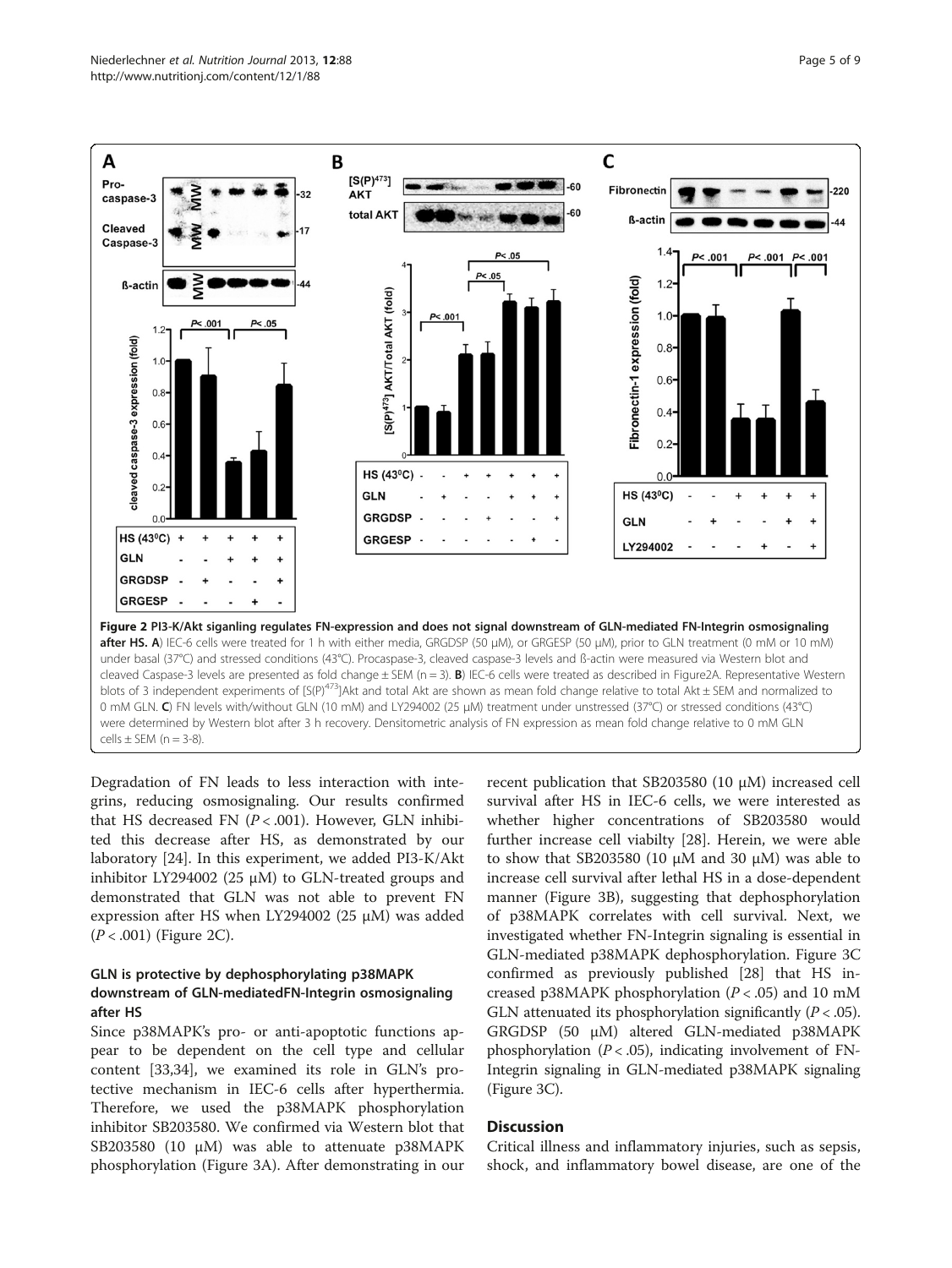<span id="page-5-0"></span>



leading causes of morbidity and mortality in the US and around the world [\[35,36](#page-8-0)]. At present, studies to define new therapeutic interventions that could protect tissues and cells against injury, attenuate inflammation, and preserve metabolic function are fields of intense investigation. GLN seems to be a potential therapeutic in intestinal diseases, however currently, the molecular mechanisms and the initiation steps involved in GLNmediated protection are not well understood.

Our study provides new mechanistic insights into GLN's initial anti-apoptotic steps in the gut after thermal injury. In this study, we show that FN-Integrin, p38MAPK, and PI3-K/Akt signaling play essential roles in GLN-mediated cell survival signaling. GLN activated PI3-K/Akt signaling independently from FN-Integrin signaling after HS (Figure [2](#page-4-0)B), prevented FN expression (Figure [2C](#page-4-0)), and increased HSP70 expression (Figure [1C](#page-3-0) and D) to prevent apoptosis (Figure [1](#page-3-0)B). Akt1 is crucial for the "inside-out" activation of integrins, which in turn mediates matrix assembly [\[21\]](#page-7-0) and is involved in the activation of integrins, which is an essential key step necessary for adhesion in endothelial cells, regulating ECM assembly [[21,](#page-7-0)[37\]](#page-8-0). Thus, it seemed reasonable to hypothesize that PI3-K/Akt signaling could regulate GLN-mediated FN expression and FN-Integrin signaling via "inside-out" signaling in intestinal epithelial cells to prevent cell death after intestinal injury.

In this study, we show for the first time that PI3-K/ Akt signaling regulates GLN-mediated FN expression after hyperthermia (Figure [2C](#page-4-0)). FN expression is important for cell survival [\[32](#page-7-0)] and is essential in GLN's protective mechanism [\[24](#page-7-0)]. Degradation of FN leads to less interaction with integrins, which reduces osmosignaling. Here, evidence is presented that PI3-K/Akt signaling regulates GLN-mediated FN expression after HS, possibly via "inside-out" signaling to activate FN-Integrin interactions. Our laboratory recently published that FN-Integrin interaction inhibitor GRGDSP and the ERK1/2 kinase inhibitor PD98059 attenuated GLN-mediated increases in Hsp70 expression [\[24](#page-7-0)]. Thus, it was important to determine if the PI3-K-inhibitor LY294002 was also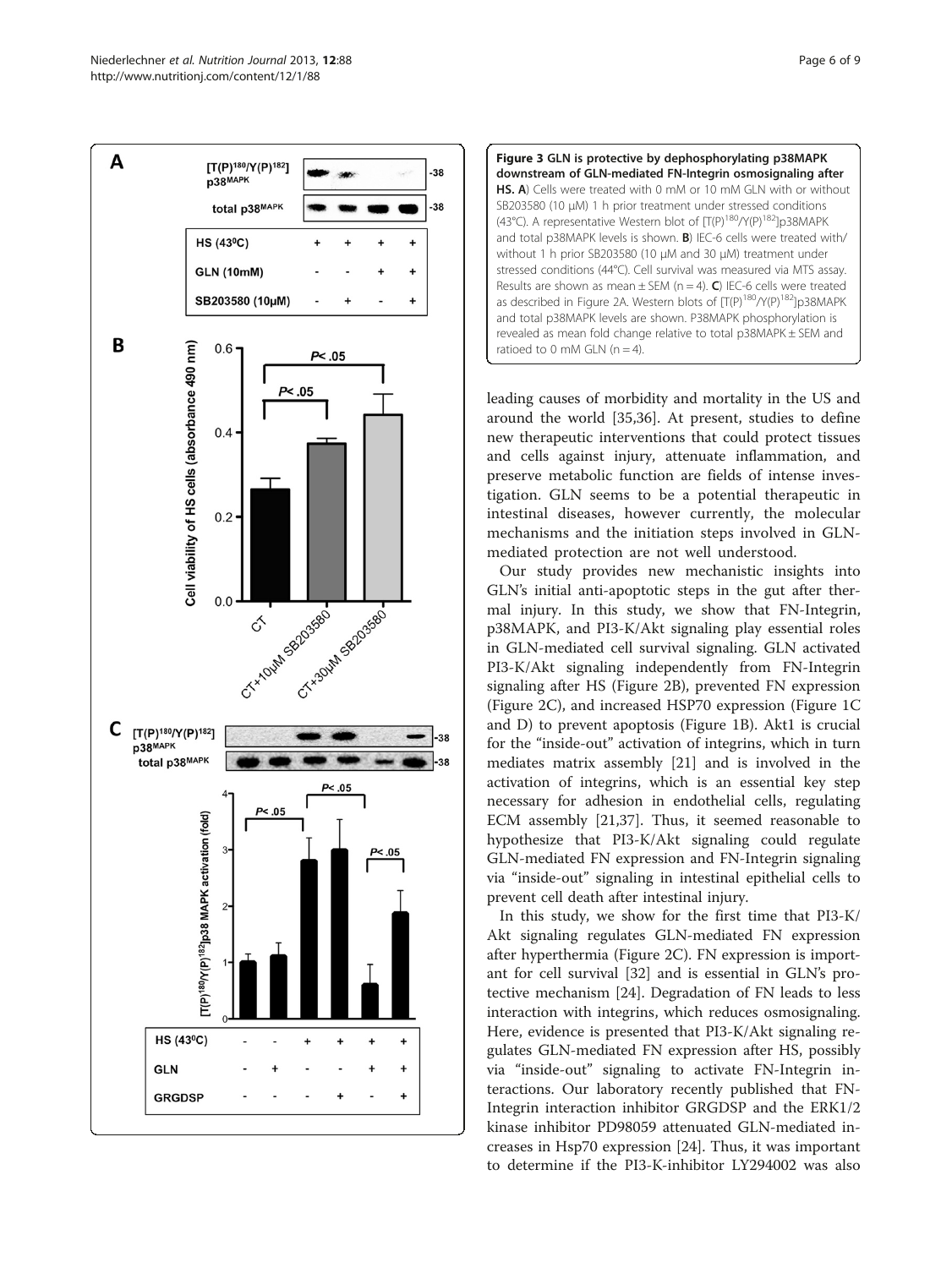able to decrease GLN-mediated Hsp70 expression. The results in Figure [1C](#page-3-0) and D indicated that PI3-K/Akt signaling regulated GLN-mediated Hsp70 enhancement after HS. If our hypothesis is correct and PI3-K/Akt signaling is able to regulate both FN expression and the activation of FN-Integrin signaling as part of GLN's protective effects, this would be in agreement with our results showing that both GRGDSP and LY294002 decrease GLN-mediated Hsp70 expression. However, it could also be possible that PI3-K/Akt signals in parallel to FN-Integrin signaling to prevent apoptosis via increased Hsp70 expression. This key area of research still needs to be investigated in future studies. Future experiments with LY294002 or PI3-K siRNA in conjunction with ERK1/2 and p38MAPK activation should yield important new mechanistic insights.

As ERK1/2 activation was involved in GLN-mediated FN-Integrin signaling and as Sakiyama et al. previously reported that GLN regulated cell survival by p38MAPK pathway that affected autophagy [\[38](#page-8-0)], we evaluated if GLN-mediated p38MAPK dephosphorylation was also regulated via FN-Integrin signaling. Exposure of intestinal epithelial cells to the FN-Integrin inhibitor GRGDSP showed that p38MAPK serves as downstream mediator of GLN-mediated FN-Integrin signaling (Figure [3C](#page-5-0)). What role GLN-mediated FN-Integrin-p38MAPK signaling plays related to autophagy will be an interesting field of research in future studies.

In conclusion, as was found for ERK1/2, p38MAPK is regulated via GLN-mediated FN-Integrin signaling in intestinal epithelial cells after thermal injury. We assume that the enhancement of HSP by HS may be the secondary change for protection against the activation of p38MAPK. However, the specific order of interactions between PI3-K/Akt, HSP, and p38MAPK are not known at present.

GLN-mediated PI3-K signaling, however, either happens before FN-Integrin signaling or simultaneously after injury in the intestine. We suggest that GLNmediated PI3-K/Akt signaling regulates FN expression and possibly FN-Integrin osmosignaling after injury. This induces Hsp70 expression, which is known to prevent apoptosis. Figure 4 shows an overview of our current working hypothesis for GLN's cellular antiapoptotic effect. "The effect of p38MAPK inhibition on HSP70 expression will need to be evaluated in future studies. We hypothesize that inhibition of p38MAPK by GLN may have minimal effects on GLN-mediated increases in HSP70 expression since we were able to show in our previous publication that SB203580 did not increase GLN's beneficial effect on cell viability in MTS cell survival assays [[28](#page-7-0)]. However, SB203580 increased cell survival in heat stressed groups in a dose dependent manner (Figure [3](#page-5-0)B)".



Continued basic and clinical research considering GLN as a potential therapeutic agent in gastrointestinal disease is essential, since GLN has dynamic effects on the gastrointestinal tract and remains an extremely promising nutrient for metabolic support of patients with intestinal disorders. This work gives new and potentially clinically relevant mechanistic insights into GLN-mediated molecular cell survival pathways. These results warrant clinical translation to assess if clinical outcome of clinical states of gut injury can be improved by GLN treatment and/or by targeting the molecular pathways found in this study.

#### Abbreviations

GLN: Glutamine; HS: Heat stress; HSP: Heat shock protein; FN: Fibronectin; PI3-K: Phosphoinositol 3-kinase; FBS: Fetal bovine serum; IEC-6 cells: Intestinal epithelial-6 cells; ECM: Extracellular matrix protein.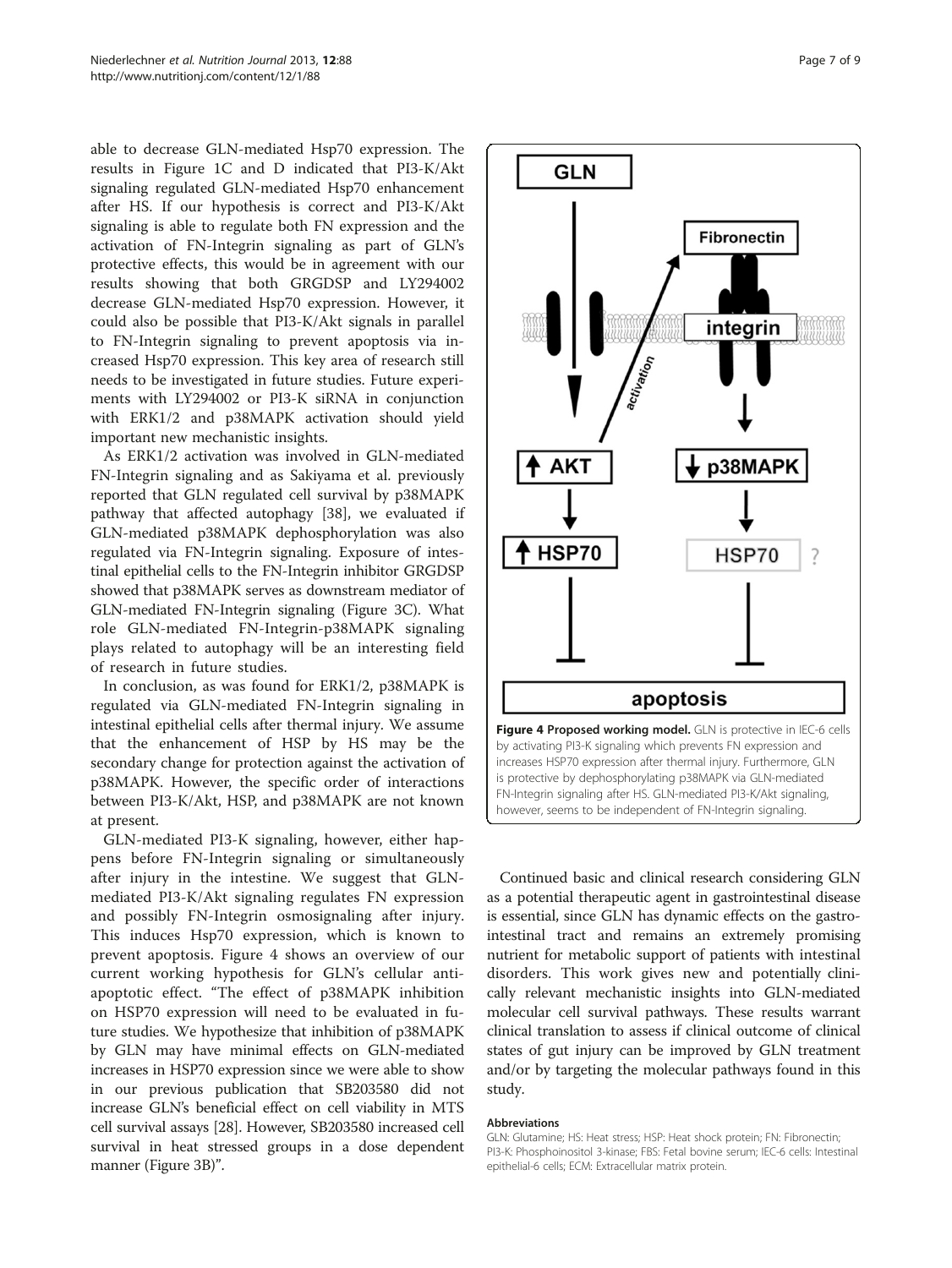#### <span id="page-7-0"></span>Competing interests

The author's declare that they have no competing interests.

#### Authors' contributions

SN: study concept and design; acquisition of data; analysis and interpretation of data; statistical analysis; drafting the manuscript. CB acquisition of data. PW study concept and design, obtained funding, technical and material support, study supervision, critical revision of the manuscript for important intellectual content. All authors read and approved the final manuscript.

#### Acknowledgements

We thank Prof. Uwe Christians at the University of Colorado, USA, and Prof. Erhard Wischmeyer at the University of Würzburg, Germany, for the additional supervision of this study.

#### Grants

National Institutes of Health National Institute of General Medical Science Grant R01-GM-078312 (to P.E. Wischmeyer).

#### Received: 18 March 2013 Accepted: 17 June 2013 Published: 21 June 2013

#### References

- Welbourne TC: Interorgan glutamine flow in metabolic acidosis. Am J Physiol 1987, 253(6 Pt 2):F1069–F1076. PubMed PMID: 3322041. Epub 1987/12/01. eng.
- 2. Wischmeyer PE, Musch MW, Madonna MB, Thisted R, Chang EB: Glutamine protects intestinal epithelial cells: role of inducible HSP70. Am J Physiol 1997, 272(4 Pt 1):G879–G884. PubMed PMID: 9142921. Epub 1997/04/01. eng.
- Roediger WE: Utilization of nutrients by isolated epithelial cells of the rat colon. Gastroenterology 1982, 83(2):424–429. PubMed PMID: 7084619, Epub 1982/08/01. eng.
- Souba WW, Smith RJ, Wilmore DW: Glutamine metabolism by the intestinal tract. JPEN J Parenter Enteral Nutr 1985, 9(5):608–617. PubMed PMID: 3900455. Epub.
- 5. Oehler R, Roth E: Glutamine metabolism. Cynober LA, editor. London, New York, Washington DC: CRC Press; 2004.
- 6. Klimberg VS, Salloum RM, Kasper M, Plumley DA, Dolson DJ, Hautamaki RD, et al: Oral glutamine accelerates healing of the small intestine and improves outcome after whole abdominal radiation. Arch Surg 1990, 125(8):1040–1045. PubMed PMID: 2378557, Epub 1990/08/01. eng.
- 7. Ziegler TR, Bazargan N, Leader LM, Martindale RG: Glutamine and the gastrointestinal tract. Curr Opin Clin Nutr Metab Care 2000, 3(5):355–362. PubMed PMID: 11151079, Epub 2001/01/11. eng.
- Gianotti L, Alexander JW, Gennari R, Pyles T, Babcock GF: Oral glutamine decreases bacterial translocation and improves survival in experimental gut-origin sepsis. JPEN J Parenter Enteral Nutr 1995, 19(1):69–74. PubMed PMID: 7658604. Epub 1995/01/01. eng.
- 9. Souba WW: Glutamine: a key substrate for the splanchnic bed. Annu Rev Nutr 1991, 11:285–308. PubMed PMID: 1892702, Epub 1991/01/01. eng.
- 10. Zapata-Sirvent RL, Hansbrough JF, Ohara MM, Rice-Asaro M, Nyhan WL: Bacterial translocation in burned mice after administration of various diets including fiber- and glutamine-enriched enteral formulas. Crit Care Med 1994, 22(4):690–696. PubMed PMID: 8143479, Epub 1994/04/01. eng.
- 11. Morrison AL, Dinges M, Singleton KD, Odoms K, Wong HR, Wischmeyer PE: Glutamine's protection against cellular injury is dependent on heat shock factor-1. Am J Physiol Cell Physiol 2006, 290(6):C1625–C1632. PubMed PMID: 16436470, Epub 2006/01/27. eng.
- 12. Singleton KD, Wischmeyer PE: Glutamine's protection against sepsis and lung injury is dependent on heat shock protein 70 expression. Am J Physiol Regul Integr Comp Physiol 2007, 292(5):R1839-R1845. PubMed PMID: 17234954, Epub 2007/01/20. eng.
- 13. Mestril R, Chi SH, Sayen MR, O'Reilly K, Dillmann WH: Expression of inducible stress protein 70 in rat heart myogenic cells confers protection against simulated ischemia-induced injury. J Clin Invest 1994, 93(2):759–767. PubMed PMID: 8113409, Pubmed Central PMCID: 293923, Epub 1994/02/01. eng.
- 14. Plumier JC, Krueger AM, Currie RW, Kontoyiannis D, Kollias G, Pagoulatos GN: Transgenic mice expressing the human inducible Hsp70 have hippocampal neurons resistant to ischemic injury. Cell Stress Chaperones
- 15. Villar J, Ribeiro SP, Mullen JB, Kuliszewski M, Post M, Slutsky AS: Induction of the heat shock response reduces mortality rate and organ damage in a sepsis-induced acute lung injury model. Crit Care Med 1994, 22(6):914–921. PubMed PMID: 8205824, Epub 1994/06/01. eng.
- 16. Oehler R, Roth E: Glutamine Metabolism. In Metabolic and Therapeutic Aspects of Amino Acids in Clinical Nutrition. Edited by Cynober LA. Boca Raton, Florida: CRC Press LLC; 2004:169–180.
- 17. Hoffmann EK, Lambert IH, Pedersen SF: Physiology of cell volume regulation in vertebrates. Physiol Rev 2009, 89(1):193–277. PubMed PMID: 19126758, Epub 2009/01/08. eng.
- 18. Häussinger D, Kurz AK, Wettstein M, Graf D, Vom Dahl S, Schliess F: Involvement of integrins and Src in tauroursodeoxycholate-induced and swelling-induced choleresis. Gastroenterology 2003, 124(5):1476–1487. PubMed PMID: 12730886, Epub 2003/05/06. eng.
- 19. Vomdahl S, Schliess F, Reissmann R, Gorg B, Weiergraber O, Kocalkova M, et al: Involvement of integrins in osmosensing and signaling toward autophagic proteolysis in rat liver. J Biol Chem 2003, 278(29):27088–27095. PubMed PMID: 12721289. Epub 2003/05/02. eng.
- 20. Juliano RL: Signal transduction by cell adhesion receptors and the cytoskeleton: functions of integrins, cadherins, selectins, and immunoglobulin-superfamily members. Annu Rev Pharmacol Toxicol 2002, 42:283–323. PubMed PMID: 11807174, Epub 2002/01/25. eng.
- 21. Somanath PR, Kandel ES, Hay N, Byzova TV: Akt1 signaling regulates integrin activation, matrix recognition, and fibronectin assembly. J Biol Chem 2007, 282(31):22964–22976. PubMed PMID: 17562714, Pubmed Central PMCID: 2731941, Epub 2007/06/15. eng.
- 22. Hughes PE, Pfaff M: Integrin affinity modulation. Trends Cell Biol 1998, 8(9):359–364. PubMed PMID: 9728397, Epub 1998/09/05. eng.
- 23. Carman CV, Springer TA: Integrin avidity regulation: are changes in affinity and conformation underemphasized? Curr Opin Cell Biol 2003, 15(5):547–556. PubMed PMID: 14519389, Epub 2003/10/02. eng.
- 24. Niederlechner S, Klawitter J, Baird C, Kallweit AR, Christians U, Wischmeyer PE: Fibronectin-integrin signaling is required for L-Glutamine's protection against gut injury. PloS one 2012, 7(11):e50185. PubMed PMID: 23185570, Pubmed Central PMCID: 3502344.
- 25. Larson SD, Li J, Chung DH, Evers BM: Molecular mechanisms contributing to glutamine-mediated intestinal cell survival. Am J Physiol Gastrointest Liver Physiol 2007, 293(6):G1262–G1271. PubMed PMID: 17916648, Pubmed Central PMCID: 2432018, Epub 2007/10/06. eng.
- 26. Bonni A, Brunet A, West AE, Datta SR, Takasu MA, Greenberg ME: Cell survival promoted by the Ras-MAPK signaling pathway by transcription-dependent and -independent mechanisms. Science 1999, 286(5443):1358–1362. PubMed PMID: 10558990, Epub 1999/11/13. eng.
- 27. Junttila MR, Li SP, Westermarck J: Phosphatase-mediated crosstalk between MAPK signaling pathways in the regulation of cell survival. FASEB J 2008, 22(4):954–965. PubMed PMID: 18039929, Epub 2007/11/28. eng.
- 28. Niederlechner S, Baird C, Petrie B, Wischmeyer E, Wischmeyer PE: Epidermal growth factor receptor expression and signaling is essential in Glutamine's cytoprotective mechanism in heat-stressed intestinal epithelial-6 cells. Am J Physiol Gastrointest Liver Physiol 2013, 304(5):G543–G552. Dec 28. PubMed PMID: 23275616. Epub 2012/12/28. eng.
- 29. Pritts TA, Hungness ES, Hershko DD, Robb BW, Sun X, Luo GJ, et al: Proteasome inhibitors induce heat shock response and increase IL-6 expression in human intestinal epithelial cells. Am J Physiol Regul Integr Comp Physiol 2002, 282(4):R1016–R1026. PubMed PMID: 11893605, Epub 2002/03/15. eng.
- 30. Parikh AA, Moon MR, Kane CD, Salzman AL, Fischer JE, Hasselgren PO: Interleukin-6 production in human intestinal epithelial cells increases in association with the heat shock response. J Surg Res 1998, 77(1):40-44. PubMed PMID: 9698530, Epub 1998/08/12. eng.
- 31. Hamiel CR, Pinto S, Hau A, Wischmeyer PE: Glutamine enhances heat shock protein 70 expression via increased hexosamine biosynthetic pathway activity. Am J Physiol Cell Physiol 2009, 297(6):C1509-C1519. PubMed PMID: 19776393, Pubmed Central PMCID: 2793053, Epub 2009/ 09/25. eng.
- 32. Han SW, Roman J: Fibronectin induces cell proliferation and inhibits apoptosis in human bronchial epithelial cells: pro-oncogenic effects mediated by PI3-kinase and NF-kappa B. Oncogene 2006, 25(31):4341–4349. PubMed PMID: 16518410, Epub 2006/03/07. eng.